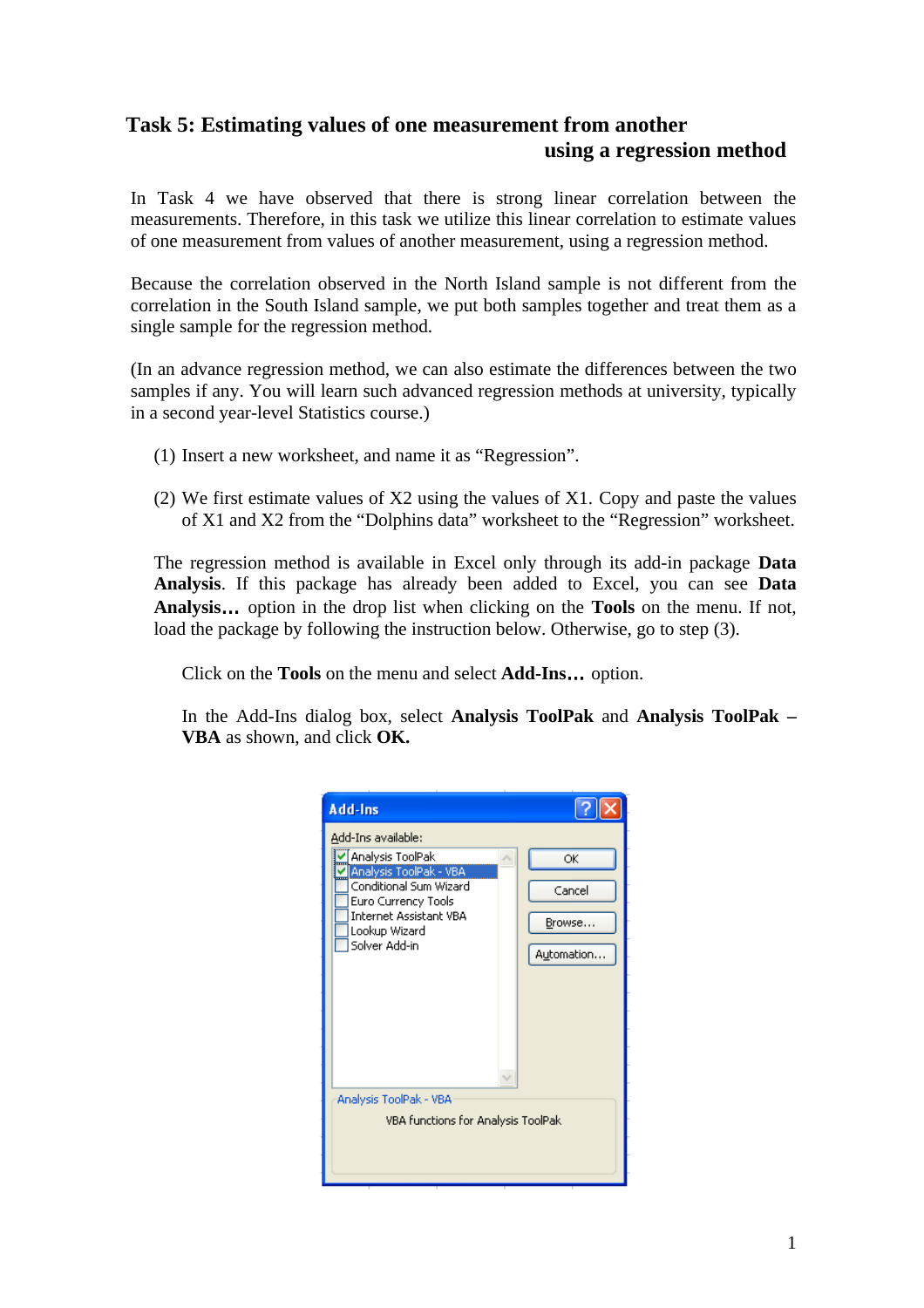Now the add-in package is loaded into Excel.

- (3) Click on an empty cell on the "Regression" worksheet and then, click the **Tools** menu, and select **Data Analysis**… option.
- (4) In the **Data Analysis** window, select the **Regression** option in the **Analysis Tools** box. Click **OK.**

| <b>Data Analysis</b>                                                                                                                  |                |
|---------------------------------------------------------------------------------------------------------------------------------------|----------------|
| Analysis Tools                                                                                                                        | ОК             |
| F-Test Two-Sample for Variances<br>Fourier Analysis<br>Histogram<br>Moving Average<br>Random Number Generation<br>Rank and Percentile | Cancel<br>Help |
| Regression<br>Sampling<br>t-Test: Paired Two Sample for Means<br>t-Test: Two-Sample Assuming Equal Variances                          |                |

(5) In the following window, in the **Input** area, select all the 59 X2 values for the **Input Y Range** box, and the 59 X1 values for the **Input X Range** box.

In the **Output options** area, click on the **Output Range** option and then, select an empty cell on the "Regression" worksheet in the **Output Range** box.

Click also on the **Standardized Residuals** option in the **Residuals** area, as shown below. Then, click **OK**.

| <b>Regression</b>                                                                                                                                                                     |                                                                       |                      |
|---------------------------------------------------------------------------------------------------------------------------------------------------------------------------------------|-----------------------------------------------------------------------|----------------------|
| Input<br>Input Y Range:<br>Input X Range:<br>Labels<br>Confidence Level:<br>95                                                                                                        | ъ,<br>\$B\$2:\$B\$60<br>B.<br>\$A\$2:\$A\$60<br>Constant is Zero<br>% | ОК<br>Cancel<br>Help |
| Output options<br>⊙ Output Range:<br>New Worksheet Ply:<br>New <u>W</u> orkbook<br>Residuals<br>Residuals<br>Standardized Residuals<br>Normal Probability<br>Normal Probability Plots | ٦.<br>\$D\$1<br>Residual Plots<br>Line Fit Plots                      |                      |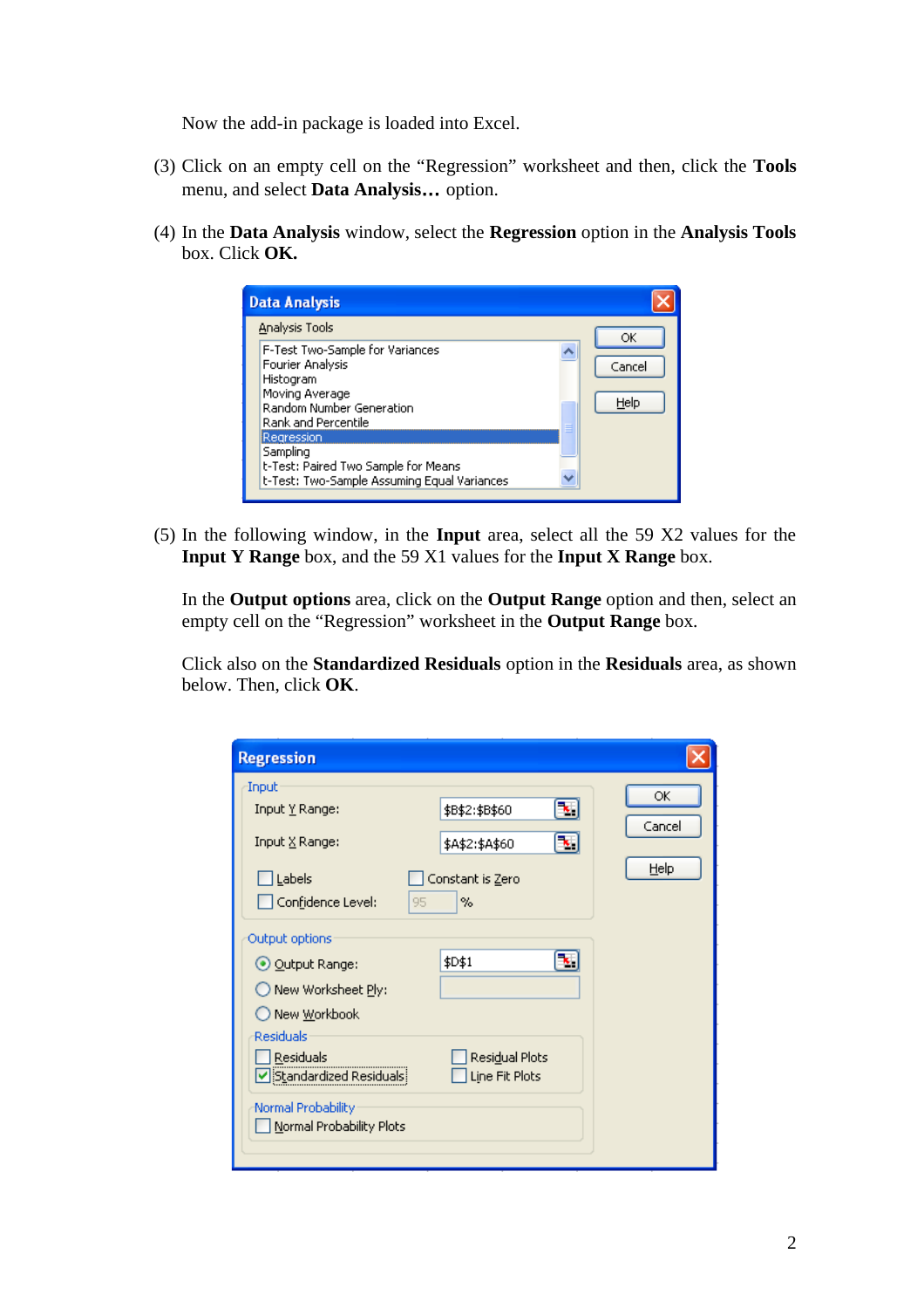The following results now should appear.

| SUMMARY OUTPUT |                              |                |              |            |                |               |              |              |
|----------------|------------------------------|----------------|--------------|------------|----------------|---------------|--------------|--------------|
|                |                              |                |              |            |                |               |              |              |
|                | <b>Regression Statistics</b> |                |              |            |                |               |              |              |
| Multiple R     | 0.820217225                  |                |              |            |                |               |              |              |
| R Square       | 0.672756297                  |                |              |            |                |               |              |              |
| Adjusted R Sq  | 0.667015179                  |                |              |            |                |               |              |              |
| Standard Error | 2.863372098                  |                |              |            |                |               |              |              |
| Observations   | -59                          |                |              |            |                |               |              |              |
|                |                              |                |              |            |                |               |              |              |
| <b>ANOVA</b>   |                              |                |              |            |                |               |              |              |
|                | ďf                           | SS             | MS           | F          | Significance F |               |              |              |
| Regression     |                              | 960.7644078    | 960.7644078  | 117.182114 | 1.89884E-15    |               |              |              |
| Residual       | 57                           | 467.3372871    | 8.198899774  |            |                |               |              |              |
| Total          | 58                           | 1428.101695    |              |            |                |               |              |              |
|                |                              |                |              |            |                |               |              |              |
|                | Coefficients                 | Standard Error | t Stat       | P-value    | Lower 95%      | Upper 95%     | Lower 95.0%  | Upper 95.0%  |
| Intercept      | -31.07086195                 | 7.748666784    | -4.009833281 | 0.00017871 | -46.58729942   | $-15.5544245$ | -46.58729942 | -15.55442448 |
| X Variable 1   | 0.292271085                  | 0.026999467    | 10.82506877  | 1.8988E-15 | 0.238205585    | 0.346336584   | 0.238205585  | 0.346336584  |

In the *Regression Statistics* table, the R Square value of 0.673 indicates that 67.3% of the variation observed in the X2 values are explained by the X2's linear relationship with X1.

In the ANOVA table, the *Significance F* value of 1.899E-15 (=  $1.899 \times 10^{-15}$  =  $0.000000000000001899 < 0.05$  also indicates that X2 values change along with X1 values, and hence, indeed we are able to estimate values of X2 using the values of X1.

The *Coefficients* values in the third table are the estimated values of the regression equation, i.e.  $X2 = -31.071 + 0.292 \times X1$ .

This means that if the value of X1 is, say, 300, we can estimate the corresponding  $X2$  value as  $-31.071 + 0.292 \times 300 = 56.529 = 56.53$ .

The RESIDUAL OUTPUT section of the results on the "Regression" worksheet shows the differences between the estimated X2 values from the above equation and the actually observed X2 values for the 59 dolphin skulls. It is always very important for us to check these differences, using a scatterplot. The following steps show how to draw the scatterplot.

- (6) Copy and paste the X1 variable (variable name and the 59 values) into a new column on the "Regression" worksheet.
- (7) In the next column, copy and paste the *Standard Residuals* (variable name and the 59 values) from the RESIDUAL OUTPUT section.
- (8) Click on an empty cell on the "Regression" worksheet and then, click the **Chart Wizard** icon in the Tool bar.

| Tools |  | Data StatPro Mindow Help                                                                                                                                                                                                                                                                                              |                                       |
|-------|--|-----------------------------------------------------------------------------------------------------------------------------------------------------------------------------------------------------------------------------------------------------------------------------------------------------------------------|---------------------------------------|
|       |  | $ \frac{1}{2}$ $\sum -\frac{A}{2}$ $\frac{1}{2}$ $\frac{1}{2}$ $\frac{1}{2}$ $\frac{1}{2}$ $\frac{1}{2}$ $\frac{1}{2}$ $\frac{1}{2}$ $\frac{1}{2}$ $\frac{1}{2}$ $\frac{1}{2}$ $\frac{1}{2}$ $\frac{1}{2}$ $\frac{1}{2}$ $\frac{1}{2}$ $\frac{1}{2}$ $\frac{1}{2}$ $\frac{1}{2}$ $\frac{1}{2}$ $\frac{1}{2}$ $\frac{$ |                                       |
|       |  |                                                                                                                                                                                                                                                                                                                       | ■ A A VVReply with Changes End Review |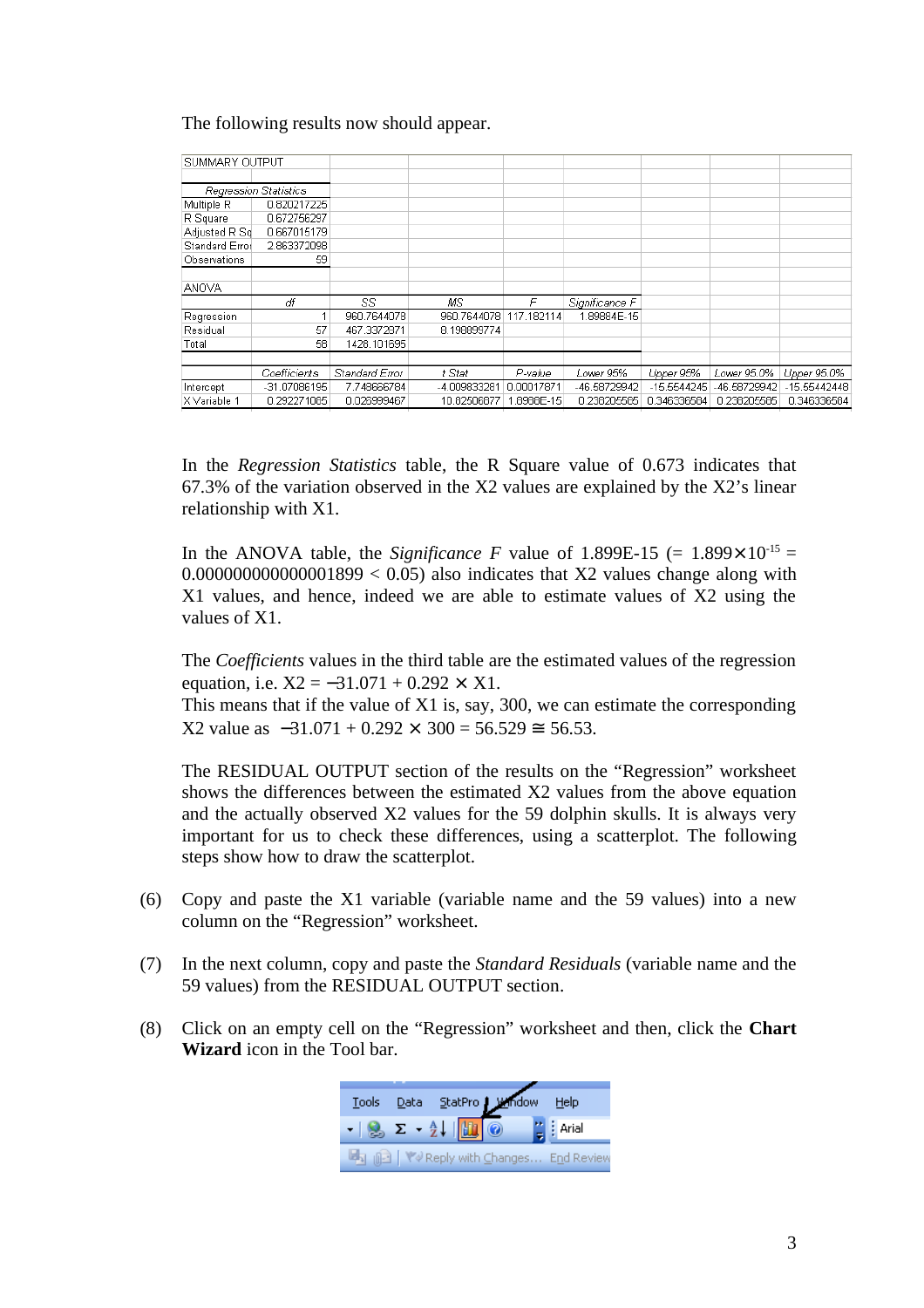(9) Select the **XY (Scatter)** option in the **Standard Types**, then the first option in the **Chart sub-type**. Click **Next >**.

| <b>Chart Wizard - Step 1 of 4 - Chart Type</b>                                                                                                                                                     |              |                                                                                         |        |
|----------------------------------------------------------------------------------------------------------------------------------------------------------------------------------------------------|--------------|-----------------------------------------------------------------------------------------|--------|
| Standard Types<br>Chart type:<br>  <mark>⊪</mark> Column<br>₹ Bar<br>$\alpha$ Line<br><b>D</b> Pie<br>XY (Scatter)<br>Area<br><b>B</b> Doughnut<br><b>o</b> Radar<br><b>B</b> Surface<br>e: Bubble | Custom Types | Chart sub-type:                                                                         |        |
|                                                                                                                                                                                                    | Cancel       | Scatter. Compares pairs of values.<br>Press and Hold to View Sample<br>Next<br>$<$ Back | Finish |

(10) Select the X1 and Standard Residuals columns in the **Data range** box and click on the **Columns** option. Click **Next >**.

|                                              | <b>Chart Wizard - Step 2 of 4 - Chart Source Data</b>                                                        |  |
|----------------------------------------------|--------------------------------------------------------------------------------------------------------------|--|
| Data Range                                   | Series                                                                                                       |  |
| 3<br>2<br>1<br>0<br>$.1^{0.00}_{+1.1}$<br>-2 | <b>Standard Residuals</b><br>◆ Standard Residuals<br>50.00 100.00 150.00 200.0<br>250.0<br>35 <sub>D.O</sub> |  |
| $-3$ .<br>Data range:<br>Series in:          | =Regression!\$N\$1:\$O\$60<br>$\bigcirc$ Rows<br>⊙ Columns                                                   |  |
|                                              | Cancel<br>$N$ ext ><br>$Eack$<br>Einish                                                                      |  |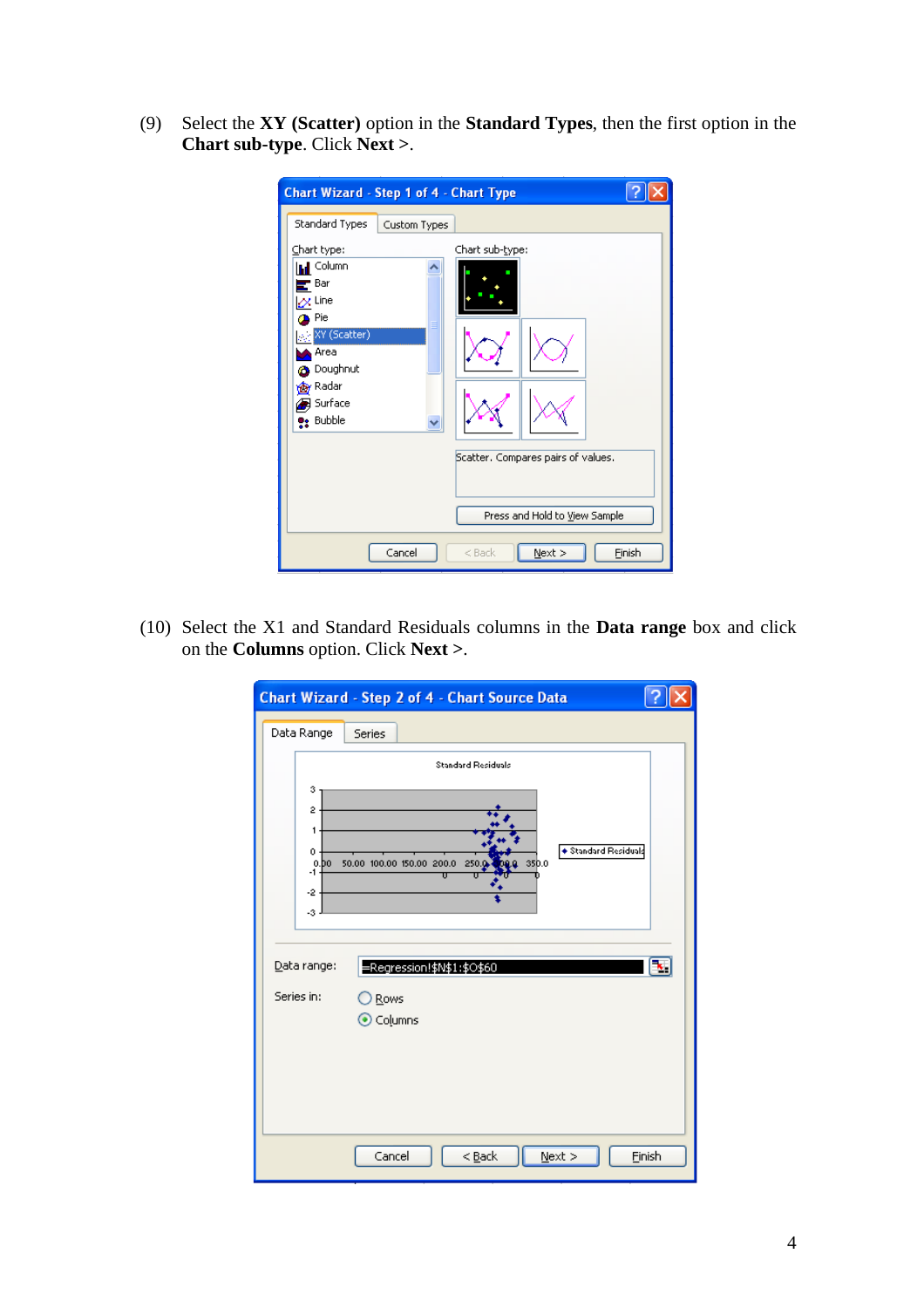(11) Enter an appropriate title and axis labels on the **Titles** tab**.** Then, click on the **Legend** tab and click once on the **Show legend** check box to uncheck.



Click **Finish.** Then, we have the following scatterplot.



In the scatterplot, we need to check the following:

- The residuals are randomly scattered around the mean of 0
- No systematic pattern is observed in the spread of the residuals across the values of X1
- The great majority of the residuals are within the range between –2 and + 2